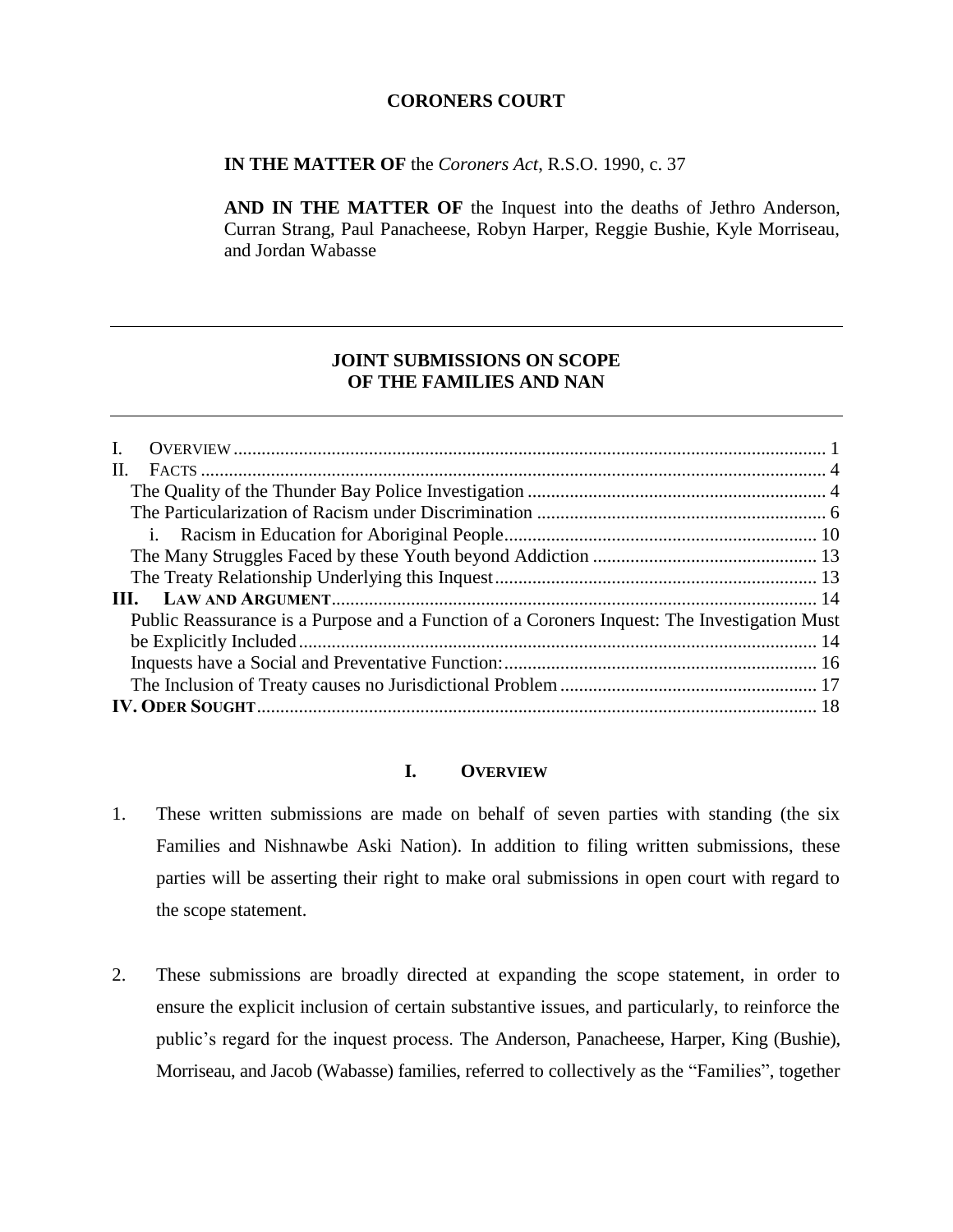with Nishnawbe Aski Nation (NAN), seek the amendment of the scope of this inquest in four areas:

- a. the quality of the Thunder Bay Police investigation into the seven deaths, as this has been an issue of ongoing concern for the parties making this submission, since the application to expand the inquest;
- b. the explicit inclusion of racism experienced by First Nation people that negatively impacts on the experience of First Nation Youth in Thunder Bay and the efficacy of programs to address this when addressing discrimination.
- c. the other relevant obstacles / challenges faced by the students in their home communities and in Thunder Bay, beyond the limited and problematic focus on substance abuse; and
- d. the political / legal context for the provision of secondary school education, as an issue shared between treaty partners with constitutional obligations.
- 3. The Families and NAN respectfully submit that the scope of this inquest should be amended to read as follows [amendments have been indicated by underlining or striking]:

# **A.** *Statement of Scope*

This inquest shall

- 1. Inquire into the circumstances of the deaths and determine, in each case,
- a. who the deceased was;
- b. how the deceased came to his or her death;
- c. when the deceased came to his or her death;
- d. where the deceased came to his or her death; and
- e. by what means the deceased came to his or her death, and,

2. Hear evidence directed to the prevention of future deaths of youths from remote First Nations during the course of their high school education in Thunder Bay ("subject students")

# **B.** *Anticipated Areas of Evidence*

Insofar as it is relevant to the matters set out in (A) above, the jury will hear evidence concerning the following matters regarding the deceased and subject students:

1. Selection and intake of students including application process and needs assessment;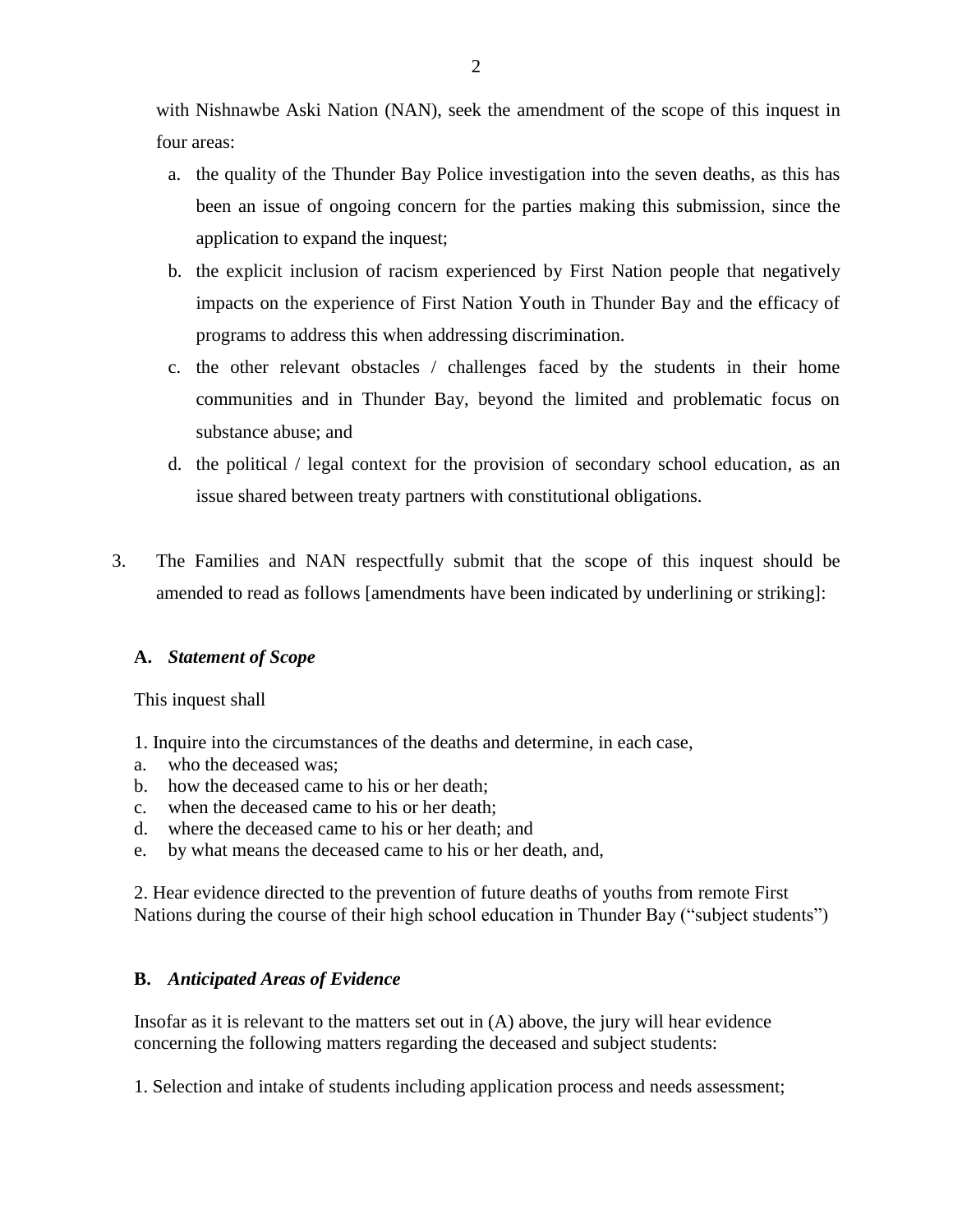2. Boarding and supervision, including:

- a. Policies and procedures;
- b. Physical accommodations and amenities;
- c. Qualifications and training of persons supervising subject students.
- d. Identification of, and response to a missing student;

3. Programs, regardless of provider, directed to the prevention of deaths;

4. Prevalence of alcohol and substance use, and programs to reduce harm, The obstacles / challenges faced by subject students within their home communities, and within Thunder Bay prior to and during their enrolment at DFC or MLC; and

5. Discrimination and racism against First Nation people that negatively impact on the experiences of First Nation youth, and programs to prevent discrimination, anti-racist programs and/or programs that reduce the harm caused by discrimination; and

6. The quality of the Thunder Bay Police Service's investigations into the disappearances of the seven First Nations Youth and the subsequent death investigations, including community policing approaches and communications with the families and communities throughout the investigative process.

## **C.** *Contextual evidence*

In addition, the jury will hear limited contextual evidence in the following areas, insofar as it is a necessary foundation for other evidence and potential recommendations:

1. A brief overview of the history of secondary school education to subject students, including the Indian Residential School System and its continuing impact on First Nations;

2. The framework governing the current delivery of high school education to subject students, including the statutory framework, funding mechanisms, governance, constitutional and treaty obligations and accountabilities;

3. Different models for delivery of high school education to subject students, taking into account:

a. Effectiveness in minimizing preventable deaths.

b. Rates of graduation and, for non-graduates, highest grade completed;

4. Adequacy of resources to support a potential recommendation.

## **D.** *Not within scope*

The following areas of evidence are not within the scope except where it provides a necessary foundation for other evidence and potential recommendations: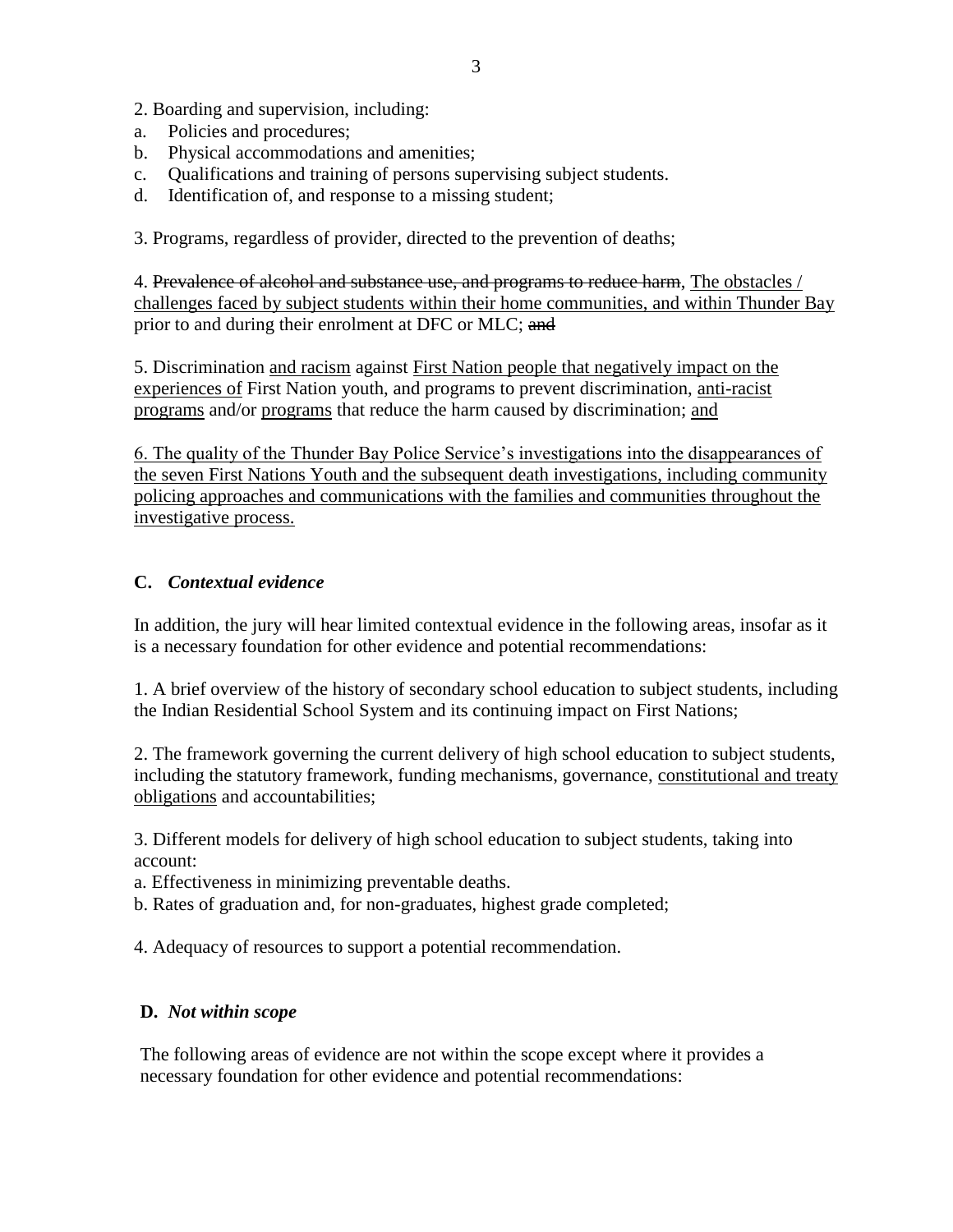- 1. Curriculum content;
- 2. Measures of academic achievement other than those specified in  $C(3)(b)$ ;
- 3. Specific funding requirements;
- 4. Provision of medical care by emergency medical services to Paul Panacheese and Robyn Harper.
- 4. Such further and other orders as counsel may advise and the Presiding Coroner may permit.

## **II. FACTS**

#### <span id="page-3-1"></span><span id="page-3-0"></span>*The Quality of the Thunder Bay Police Investigation*

5. The scope, as currently defined, does not explicitly include the issue of the quality of the Thunder Bay police investigation. The parties were assured by Coroner's Counsel by email on November 7, 2014, that the Presiding Coroner considered the issue of the original investigation as implicitly part of the scope:

> For clarification, the Coroner did not add "investigative issues" to the scope because it was his view of the case law that investigative issues arising are implicitly included in scope of an inquest, to the extent that they affect the quality and completeness of the evidence relevant to the jury's determinations.

Email of Trevor Jukes to all Parties with standing, November 7, 2014

This email also indicated that submissions on the issue of whether it should be explicitly included would be welcome. The Families and NAN submit that due to the parties' repeated focus on this issue, and the fact that the Families, NAN, Northern Nishnawbe Education Council (NNEC), and the police parties' preliminary submissions on scope all explicitly included the investigative issues, this issue should be explicitly enumerated within the scope document. It is only by explicit examining of the quality of the investigation that a key purpose and function of inquests - that of providing a measure of public reassurance through open airing of all issues - can be fulfilled.

6. On May 11, 2012, a letter was sent by Julian Falconer on behalf of NAN to Dr. McCallum containing the application for a direction to hold an Inquest into multiple deaths. In that letter of application, it was outlined that in addition to a serious level of family and community grief over the loss of their children, a general community anxiety has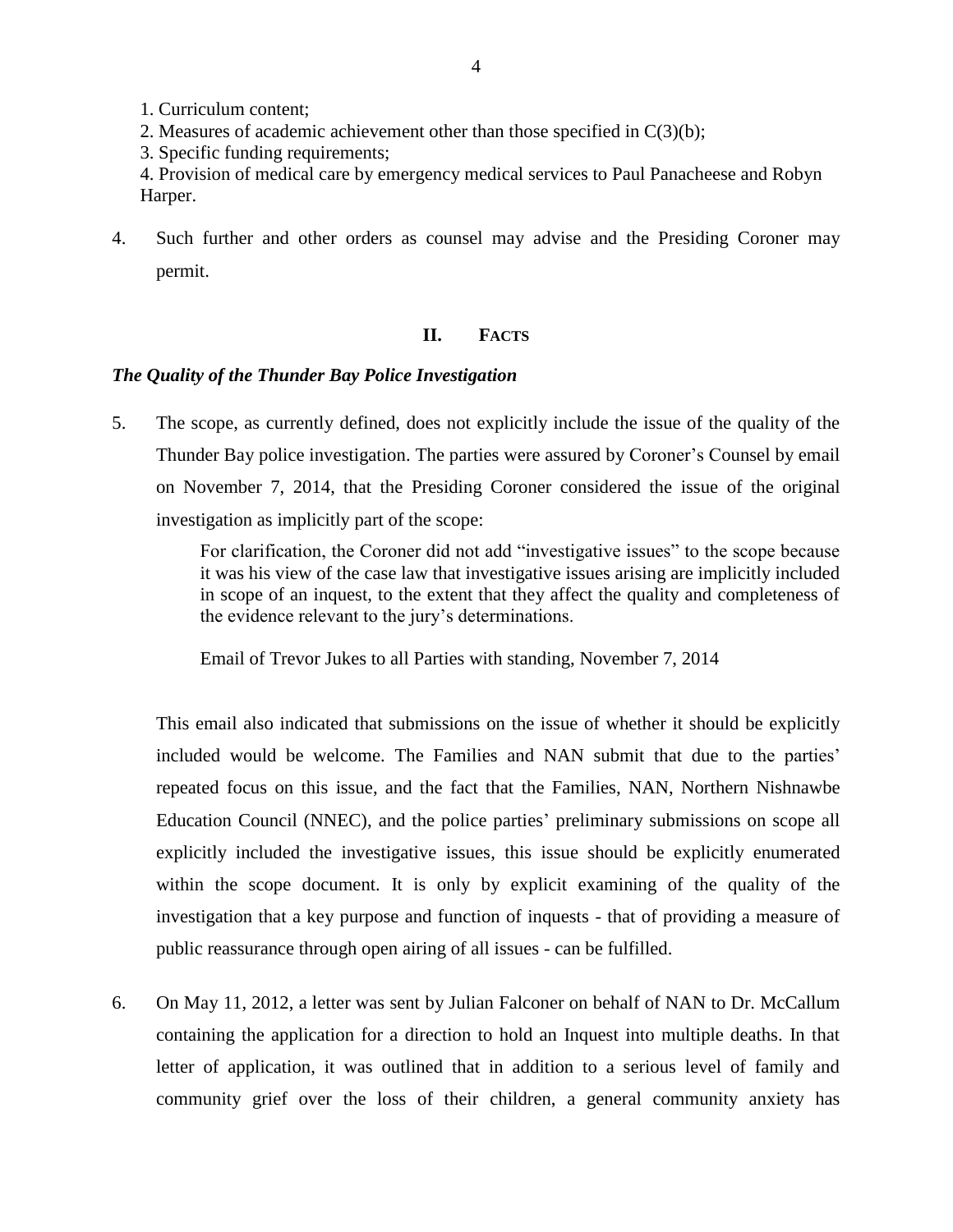developed over the safety of their youth going forward. It was specifically noted that there are major questions being raised across NAN, including questions about the quality of the police investigations into the deaths by the Thunder Bay Police, such as: "What is most troubling is the almost universal belief that the authorities have not taken the necessary steps to address these cases because the deceased are First Nations."

7. On September 13, 2013, the Families provided preliminary submissions on the issue of scope, in a letter which outlined seven points that their family clients wished to see raised during the inquest. One of the seven points was "The Thunder Bay Police Investigation of the Seven Deaths". It was particularized as follows:

> The Thunder Bay Police investigation and what they did do or failed to do in relation to their searches and investigations should be addressed in the Inquest. This should include community policing approaches and communications with the families and their First Nation Communities throughout the investigative process.

8. On September 13, 2013, NAN provided preliminary submissions on the issue of the scope of the Inquest. First maintaining that priority must be given to the wishes of the families, NAN relied on the concerns that had been voiced at the Families Circle Support Conference, and adopted the submissions of the Families. NAN's submissions outlined that the scope of the Inquest should include the issue of the nature and quality of the Thunder Bay Police Service's investigations into the disappearances of the seven First Nations youth, in addition to the subsequent death investigations: this was the first point on its list of issues. The second point was also directed to the role of the police, particularly:

> The role, if any, of systemic racism in the apparent treatment of the youth by police authorities as less than worthy victims. Among these concerns, is the question of what role, if any, the status of the deceased as First Nations played in the nature and quality of the police investigations into their disappearances and/or deaths.

9. Drawing attention to the nationally publicized failures of the authorities to properly investigate the murdered and missing women and girls in Canada, NAN stated in their preliminary scope submissions that it was essential that the scope of the inquest be defined to address these concerns.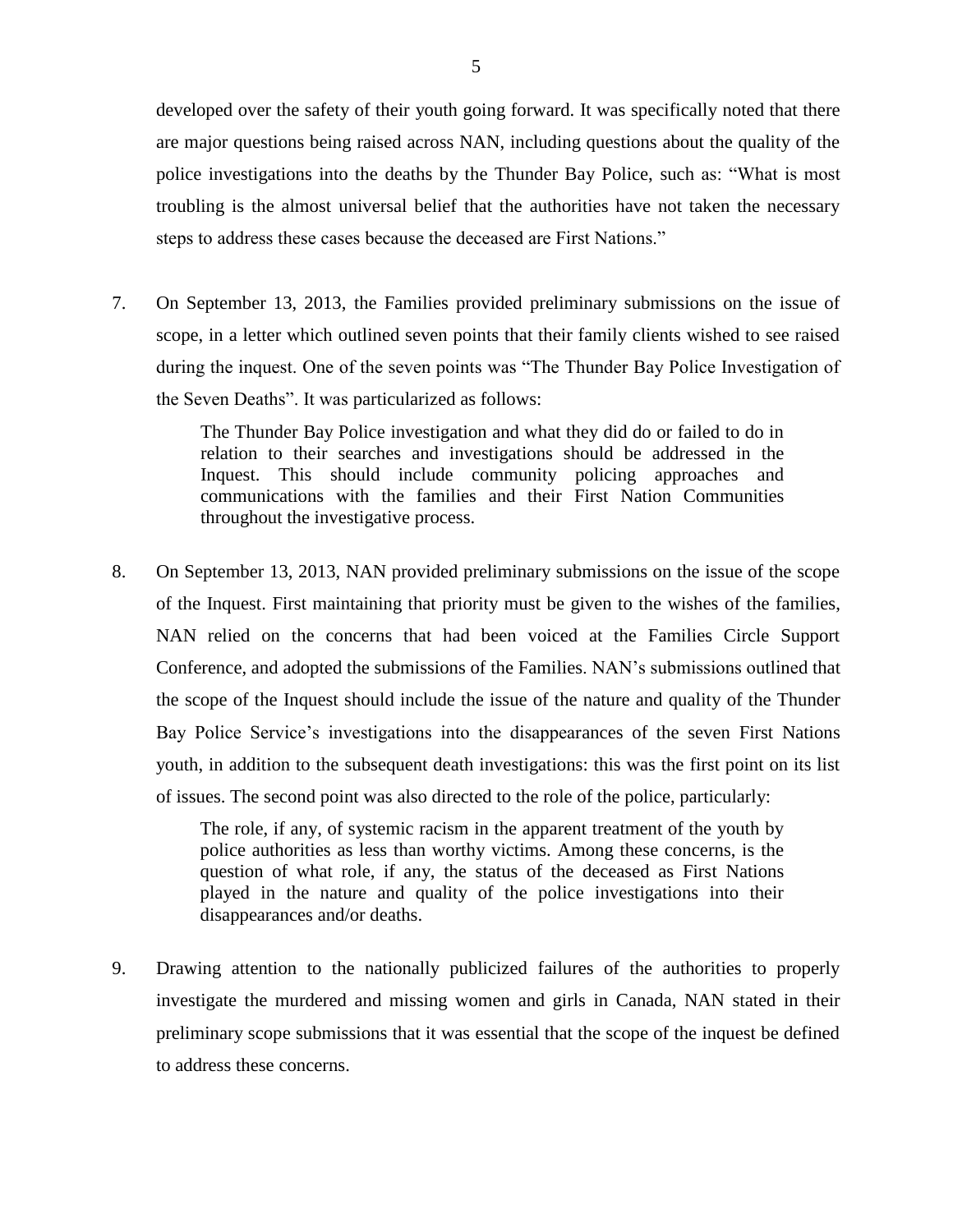- 10. On September 13, 2013, NNEC provided their Preliminary Submissions on the issue of the scope of the Inquest. NNNEC's submissions outlined a list of broader questions to be considered within the scope of the Inquest, including, "What efforts were made to locate the missing children?" and "What was the interaction between the schools and the police?"
- 11. Also provided on September 13, 2013, the police parties' preliminary submissions (including the Thunder Bay Police Services Board, the Thunder Bay Police Service, The Chief of Police, J.P. Levesque, the Deputy Chief of Police Andrew Hay, and The Chief of Police [ret] Robert Herman), identified three broad areas or topics relevant to the scope of the Inquest, which related to the police parties:
	- i. Policies, Procedures and Best Practices regarding Service intake and response to missing persons reports involving Aboriginal youths ("Missing Persons Reports")
	- ii. Policies, Procedures and Best Practices regarding Service response to sudden death occurrences involving Aboriginal youths ("Sudden Death Occurrences"); and
	- iii. Policies and procedures governing the relationship between the Police Parties and the City of Thunder Bay Aboriginal Liaison Office (the "Aboriginal Liaison Office").

These broad issues were further itemized throughout the police parties submissions, outlining nine sub-issues "likely relevant to the Joint Inquest's review of the practices of the Police Parties".

#### <span id="page-5-0"></span>*The Particularization of Racism under Discrimination*

- 12. As stated above, on September 13, 2013, the Families made preliminary submissions on scope on behalf of the Families. The points in those submissions identify the issues that the Families have outlined individually as well as collectively. The second listed point was "**Racism"**. The Families and NAN respectfully submit that the Inquest must address racism. It must look at the way youth are treated by the community in Thunder Bay and by the Police parties. More specifically the Families submit that it is important for the Inquest to hear knowledge of how First Nation and Aboriginal communities experience racism in a sociological context that speaks to experiences that their children had in daily interactions with institutions and communities in Thunder Bay.
- 13. Racism is but one form of discrimination. In seeking to explicitly include racism, the Families and NAN are not asking that other forms of discrimination are discounted. The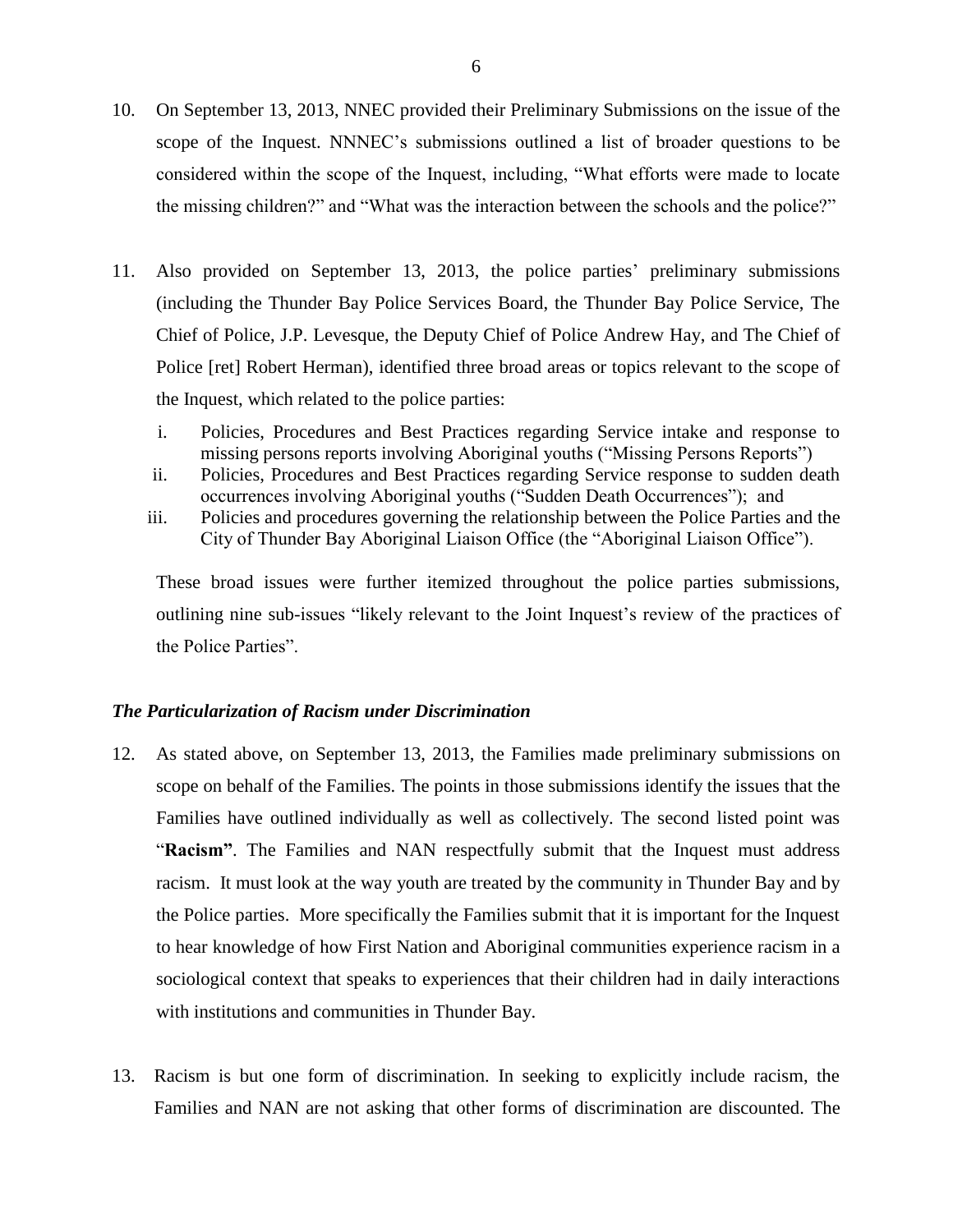World Health Organization identifies racism explicitly as a social determinant of health inequities. The term "racism" specifically refers to individual, cultural, institutional and systemic ways by which differential consequences are created for groups historically or currently defined as white, being advantaged, and groups historically or currently defined as non-white (African, Asian, Hispanic, Native American, etc.), being disadvantaged.

14. Other definitions of racism include:

**Racism** is founded on the view that there are supposedly biologically real divisions that involve "a hierarchy of value". In today's political context, the concept of **democratic racism** helps to explain how Canadians can hold negative views of racialized groups of people while at the same time espousing liberal principles of equality, tolerance, fairness, and justice

Henry F, Tator C, Mattis W, Rees T. Racism and human-service delivery. In: Henry F, Tator C, eds. *The colour of democracy: Racism in Canadian society*. 3rd ed. Toronto, ON: Hartcourt Brace; 2006:207-227.

**Institutional racism** can be understood as "the practices, policies, and procedures of various institutions, which may, directly or indirectly, consciously or unwittingly, promote, sustain or entrench differential advantage or privilege" for certain groups of people

Henry et al., 2000, p. 56.

15. Dr. Emma LaRocque, an academic, writer, poet, and a professor in the Department of Native Studies, University of Manitoba, specializes in colonization and its impact on Native/Non-Native relations. In her article "Colonization and Racism" for the National Film Board of Canada, she states:

> Racism may be expressed individually or structurally. It may be expressed person to person, for example, by name calling, by refusal of service in any public place, or even by personal attacks. Aboriginal peoples continue to encounter such forms of personal discrimination or other indignities every day of their lives. Such racism is intolerable but racial prejudice by proverbial "rednecks" is not the only sort of racism that exists in our country. It is especially important to understand that racism against Aboriginal peoples is embedded and entrenched in Canadian institutions.

She also notes:

It is in this sense that racism is not necessarily personal, conscious or intentional, but for these very reasons institutionalized racism is extremely powerful and should be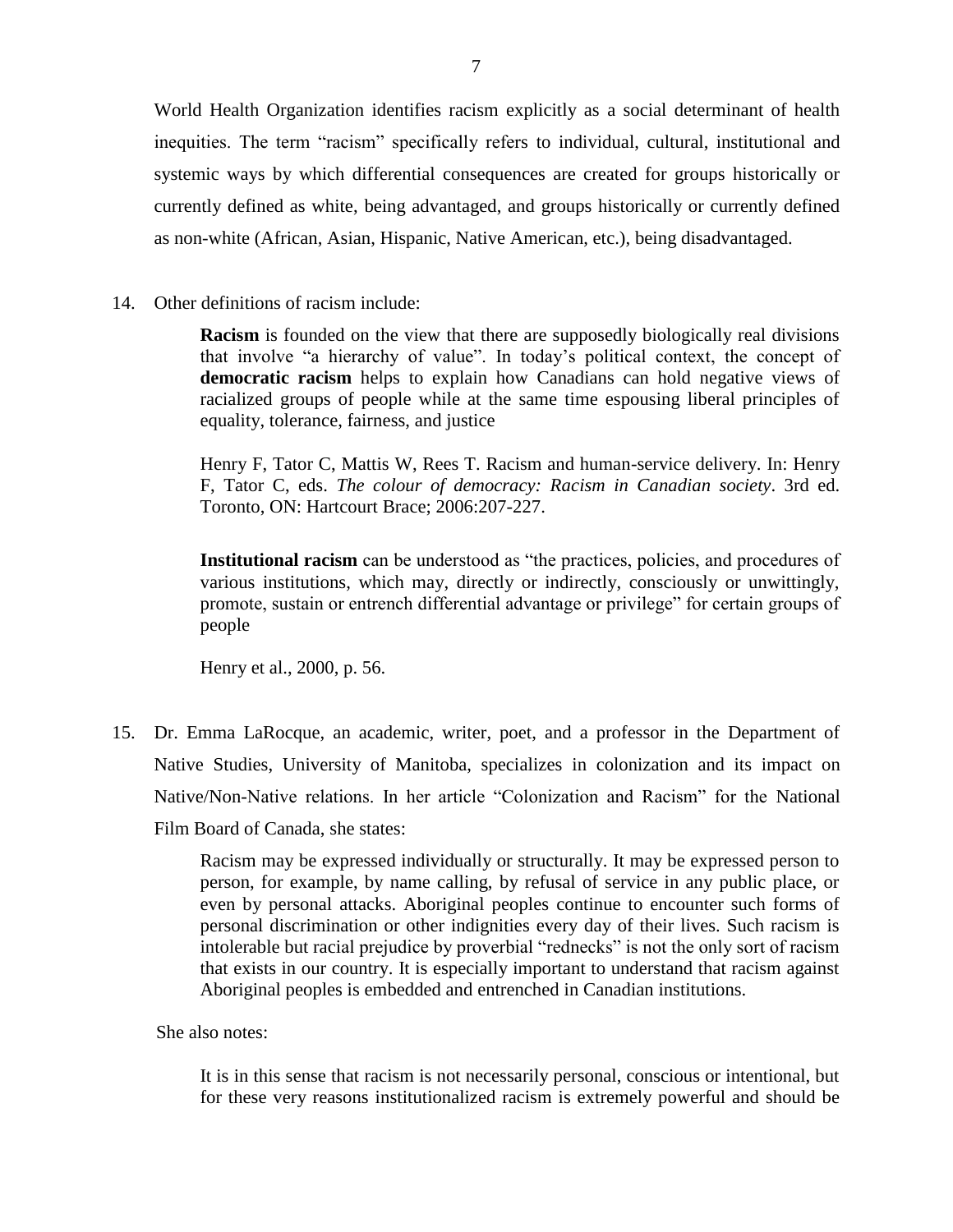deeply disturbing to Canadians. Society is conditioning non-Aboriginal peoples, particularly youth, to acquire racist views towards Aboriginal histories, cultures and persons. Consequently, non-Aboriginal children may develop fear, disrespect and even racial hatred toward First Nation or Métis peoples. The effect on Aboriginal peoples is equally distressing as racism can lead to racial shame and self-rejection. The net effect is the stereotyping, mistrust and mistreatment of Aboriginal peoples and the resulting strain and conflict.

Emma LaRocque, National Film Board of Canada, available at <http://www3.nfb.ca/enclasse/doclens/visau/index.php?mode=theme&language=engl ish&theme=30662&film=16933&excerpt=612109&submode=about&expmode=2>

- 16. Although each of the youth came from NAN First Nation communities, they lived in Thunder Bay while attending school. Aboriginal experiences and perceptions have been documented in a number of reports showing great concern about racist attitudes towards First Nations people in Thunder Bay and there are demonstrably quantified experiences of both racism and discrimination.
- 17. In 2007, the Urban Aboriginal Task Force (UATF) Report found:

Aboriginal people under the age of 25 comprises 48 per cent of the population in Thunder Bay compared to only 30 per cent of non-Aboriginal people of the same age; and Aboriginal people age 15 and under comprise 33 per cent of Thunder Bay's population.

Urban Aboriginal Task Force, "Ontario Final Report" (February 2007), online: <http://ofifc.org/sites/default/files/docs/UATFOntarioFinalReport.pdf> at page 46.

18. According to the Urban Aboriginal Peoples Study (UAPS), a study conducted in major cities across Canada, significant minorities in Thunder Bay identified explicitly negative stereotypes they associated with Aboriginal people. The study showed that non-Aboriginal peoples' perceptions towards Aboriginal people were worsening in recent years. Public perception of Aboriginal people in Thunder Bay did not seem to get any better, as 45 per cent of respondents said their beliefs have stayed the same as beliefs they held previously. These worsening perceptions may be associated with rising crime rates, or perceptions thereof, or may also coincide with a growing population of Aboriginal people in Thunder Bay.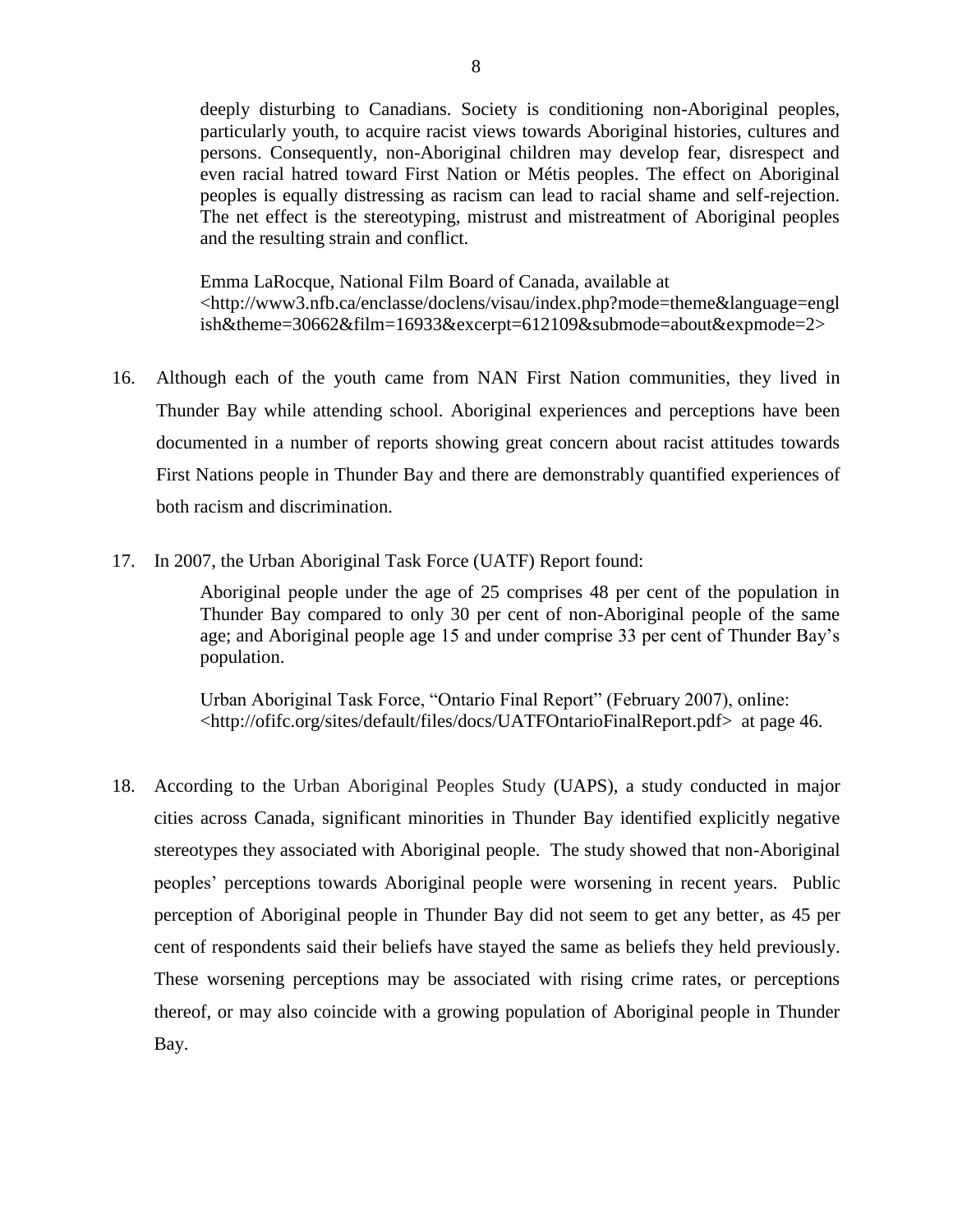Urban Aboriginal Task Force, "Thunder Bay Final Report" on-line <https://web.archive.org/web/20140327140432/http://74.213.160.105/ofifchome/page/uat f/UATFThunderBayFinalReport.pdf> pages 85-87, 114 and 115.

19. The issue of racism was cited by 80 per cent of Aboriginal respondents in Thunder Bay as being a major area of concern for them. Respondents experienced racism in the city and that it is a major barrier between Aboriginal and non-Aboriginal relations. Aboriginal residents cite shopping malls, restaurants, schools, buses and interactions with police as some of the most common experiences of instances of racism. Also, 32 per cent of respondents believe racism in Thunder Bay has become an increased area of concern for Aboriginal peoples

Urban Aboriginal Task Force, "Thunder Bay Final Report" pages 85-86; Urban Aboriginal Task Force "Ontario Final Report" pages 103-113.

- 20. In 2011 the *Urban Aboriginal Peoples Study* Report found that:
	- A majority believe they are viewed in negative ways by non-Aboriginal people. Three in four participants perceive assumptions about addiction problems, while many feel there are negative stereotypes about laziness (30%), lack of intelligence (20%) and poverty (20%).
	- Education is their top priority, and an enduring aspiration for the next generation. Twenty percent want the next generation to understand the importance of education, 18 percent hope younger individuals will stay connected to their cultural co community and 17 percent hope the next generation will experience life without racism.

*Urban Aboriginal Peoples Study,* The Urban Aboriginal Peoples Study: Thunder Bay Report (2010) on-line <http://www.canoha.ca/wpcontent/uploads/2010/02/UAPS-Thunder-Bay-report.pdf> pages. 36-46

Some of the other findings of the report include:

 Aboriginal peoples in Thunder Bay – like their counterparts in other *UAPS* cities – widely believe that they are viewed negatively by non-Aboriginal people. There is a very strong perception among Aboriginal peoples in Thunder Bay that non-Aboriginal people hold a wide range of negative and distorting stereotypes about them, the most prominent being about alcohol and drug abuse. Although a minority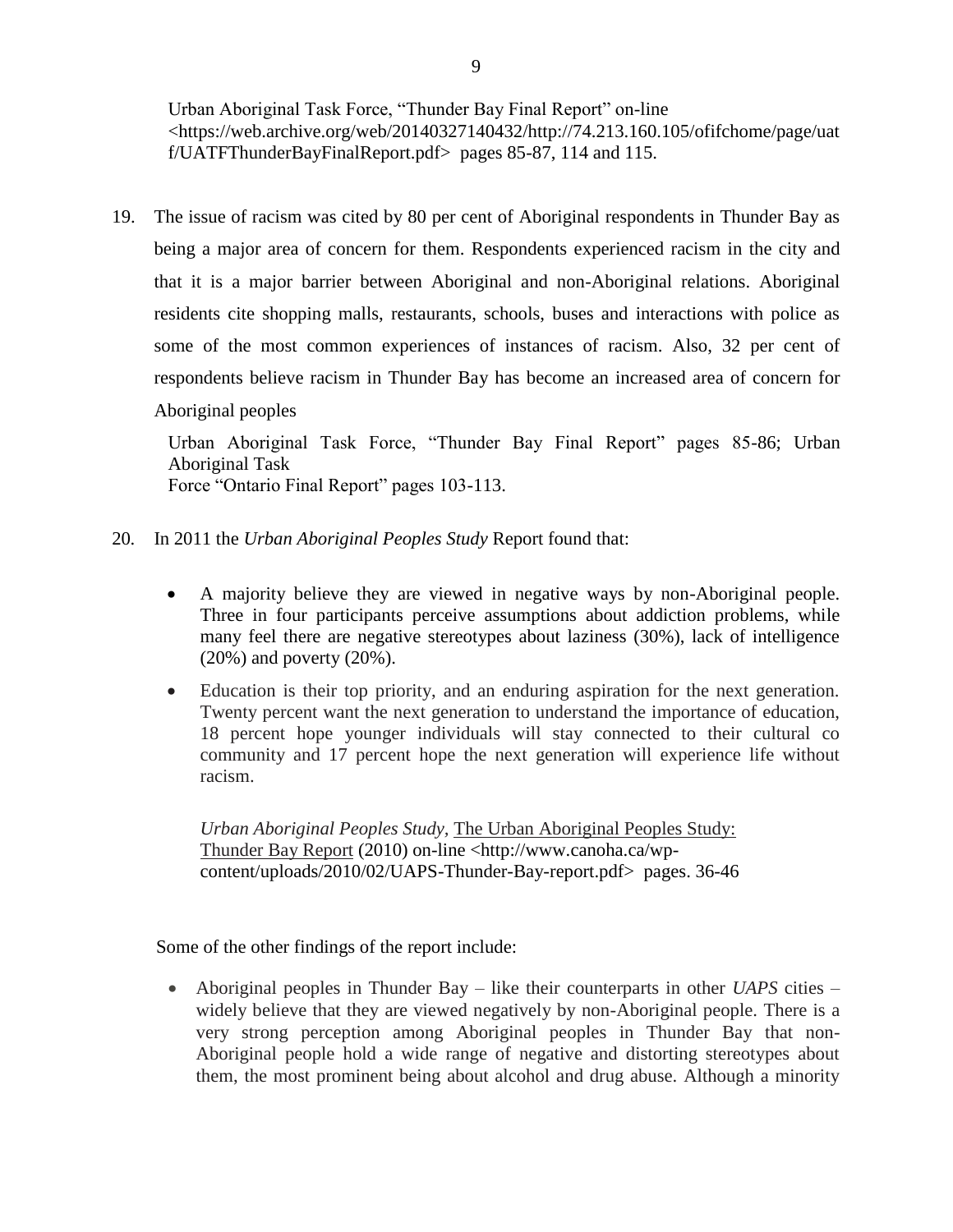believe that these attitudes may be changing for the better, the balance of opinion is that they remain unchanged.

- Most Aboriginal peoples in Thunder Bay agree that others behave in an unfair or negative way towards Aboriginal people. A majority say they have personally been teased or insulted because of their Aboriginal background, on par with the experiences of Aboriginal peoples in other *UAPS* cities. At the same time, Aboriginal peoples in Thunder Bay are more likely than not to feel accepted by non-Aboriginal people.
- Aboriginal peoples in Thunder Bay report a substantial amount of contact with non-Aboriginal services, particularly banks and the health care system. Experience with elementary and secondary schools (as a parent) is higher in Thunder Bay than in most other *UAPS* cities. Positive assessments of these experiences largely outweigh negative ones, including in the case of the child welfare system (where, in most other cities, negative experiences outweigh positive ones). Negative experiences are generally related to being treated poorly by the people who deliver the services, rather than to concerns about the overall effectiveness of the services or about the process of accessing the services.
- Over four in ten (43%) Aboriginal peoples in Thunder Bay say their experience was negative, primarily because of racism or discrimination (19%).

## <span id="page-9-0"></span>**i. Racism in Education for Aboriginal People**

21. Aboriginal people face racism in accessing education - historically and contemporarily. Classifying the experience that First Nation youth had while attending school in Thunder Bay as only "discrimination" fails to appropriately identify what should be addressed in approaching the systemic issues and recommendations for prevention of similar deaths and more positive outcomes. Sadly, the failure to name and address racism leads to distrust in the systems and institutions that are a part of everyday life, and this is deeply rooted in the historical education of Aboriginal people. The fact that racism based on those same early false assumptions and stereotypes continues in accessing education and other services, without recognition of its existence, only heightens distrust.

> We need a public reckoning with the fact that whole cultures were broken, children brutalized, and poverty and racism institutionalized by design. We need to acknowledge that all this was sanctioned by the prevailing value system, which is to say the race-based conventions of British imperialism, and that it required institutions and individuals to pull it off.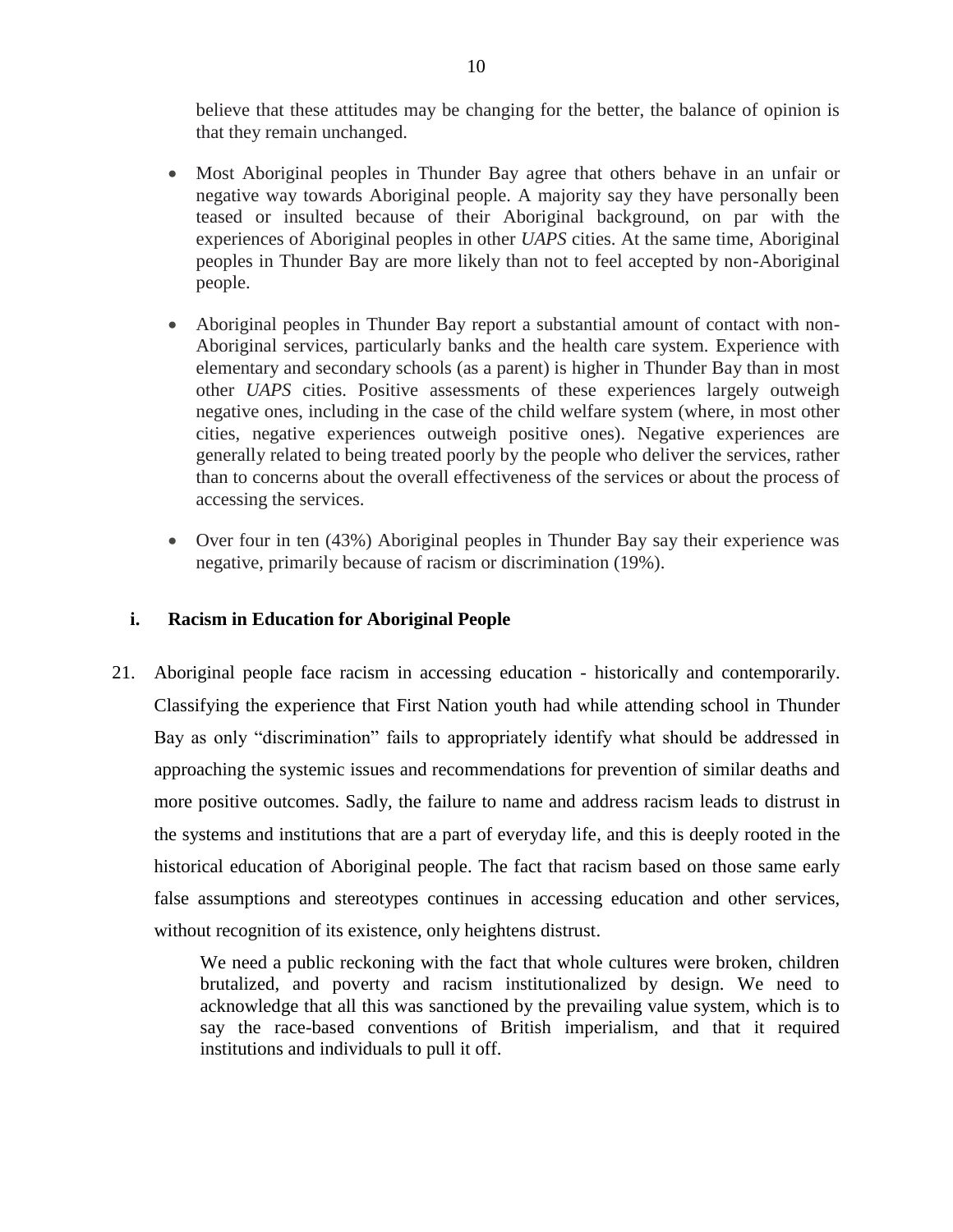Aboriginal Healing Foundation, Response, Responsibility, and Renewal Canada's Truth and Reconciliation Journey, *Susan Crean, "*Both Sides Now: Designing White Men and the Other Side of History" p.62, 2009.

- 22. Failure to recognize the historical context of racism experienced within the residential school era and continued racism results in a disconnection between the reality of the lived experience of First Nations students both then and now. The current lack of equal access to education for students in remote First Nations is layered on top of the historical assumptions of inferiority, racism and systems of attempted assimilation.
- 23. In order to understand the struggles that First Nation youth have attending school away from home, the Jury should understand how racism has influenced education for Frist Nation people. Part of understanding this issue is to understand where value is placed in western education:

Racism has at its core an absence of belief in the worth and capabilities of those who are its target. This attitude becomes institutionalized in many systems where it operates mostly 'out of sight.' The public education system that most First Nations, Inuit, and Metis children and youth attend offers curricula anchored in the Western world view and its ways of knowing. Because this approach and strategy has been problematic for most Aboriginal learners, and although their advocates have succeeded in modifying service delivery in many places, many of the same problems continue. Efforts to acknowledge the learners' cultures and build upon them have not included formal recognition of Indigenous knowledge as legitimate curriculum content and a reliable source for shaping the teaching and learning strategies. Until this is done, roots for racism will continue to thrive.

Aboriginal Healing Foundation, From Truth to Reconciliation Transforming the Legacy of Residential Schools, [William Julius Mussell,](http://speakingmytruth.ca/v2a/?page_id=711#bio) "Decolonizing Education: A Building Block for Reconciliation", p.333, 2008

24. Racism is detrimental to educational outcomes of Aboriginal youth. Feelings of alienation from discrimination are linked to problems in school and contribute to school drop out. Aboriginal youth in the United States who have grown up in their communities may find themselves unprepared for attending school outside of their community.

> Whitebeck, L. B., McMorris, B. J., Chen, X., & Stubben, J. D. (2001). Perceived discrimination and early substance abuse among american indian children. *Journal of Health and Social Behavior, 42*(4), 405-24.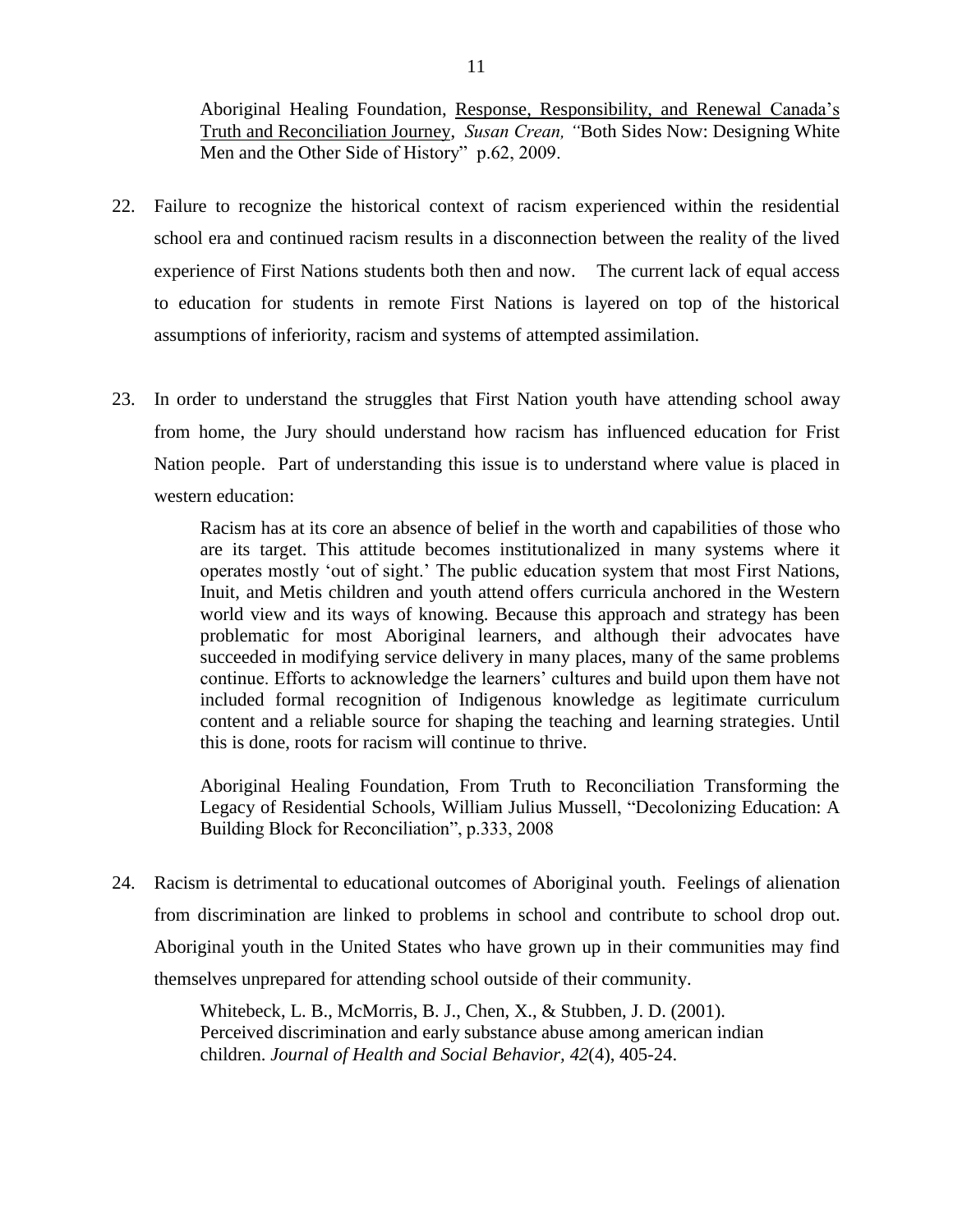25. The mainstream education curriculum contributes to the marginalization of Aboriginal youth by not respecting Aboriginal culture and worldviews through a lack of representation of their histories and values. Interviews with 39 First Nations youth from 2 reserve communities in Northern Ontario ages 16 – 20 years regarding their educational experiences, career aspirations and growing up in their communities showed these youth find strength in their culture, communities and relationships to overcome the effects of their negative experiences.

> [W]e have come to understand the Indigenous-specific responses of these youth as they made choices about how to move ahead in their schooling. These young warriors demonstrated commitment and courage by surviving the assaults that schooling imposed on their cultural integrity. These new warriors also moved beyond survival to draw on the inherent and internal resources of strength available to them, which included their relationships to family and connections to the First Nations community, as well as opportunities within it, such as the alternative high school.

> Hare, J. & Pidgeon, M. (2011) The Way of the Warrior: Indigenous Youth Navigating the Challenges of Schooling. Canadian Journal of Education, 34(2), 93- 111.

- 26. Other parties with standing have recognized the need to take anti- racism approaches to the racism and systemic discrimination that plague First Nation people. The Thunder Bay City Council voted to become a signatory municipality to the Canadian Coalition against Racism and Discrimination (CCMARD) in 2006. By joining this initiative, City Council assumed leadership to develop a unique, municipal Plan of Action Against Racism and Discrimination for Thunder Bay, adhering to CCMARD's 10 common commitments.
- 27. The Thunder Bay Committee Against Racism and Discrimination released "Overcoming Racism & Discrimination: A Plan for Action" in 2009. This report was intended to provide support and direction to City Council and its partners towards a strategic plan of action.
- 28. In their preliminary written submissions on scope, the City of Thunder Bay submitted that addressing discrimination and racism through Diversity Thunder Bay is identified as a commitment in their Building on the New Foundation Strategic Plan. The City also addressed Anti-Racism issues from paragraph 29-30 of the same submissions. Evidence on racism is already accumulating within the brief and on submissions by parties. Arguably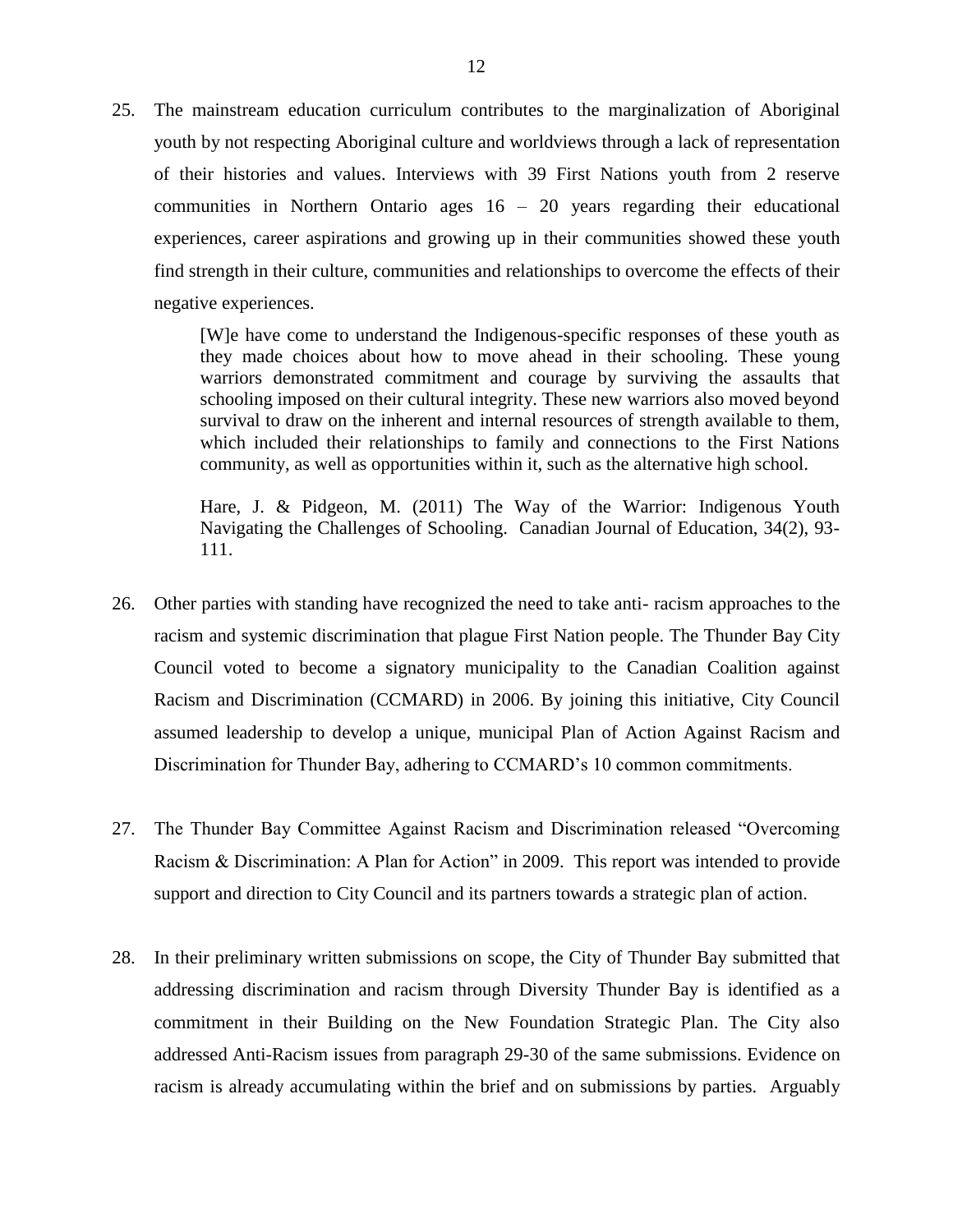some parties were granted standing on the basis that they would be responsible for implementing recommendations, including ones that should be anti-racist in their approach.

#### <span id="page-12-0"></span>*The Many Struggles Faced by these Youth beyond Addiction*

- 29. In the scope of the inquest, as it currently stands, the issue of alcohol and other substance abuse has been isolated as an important aspect of the student's personal lives, both prior to their enrollment at DFC or MLC, and during their time at school.
- 30. This focus on potential addiction issues problematically reinforces discriminatory views in play. Without denying very real problems with regard to addictions in First Nations youth, there are prevalent stereotypes that impact the way substance abuse is regarded in First Nations people, and particularly, that encourage our focus on addictions in First Nations people.
- 31. This is why it is absolutely crucial to include other struggles, which may give context to addictions or be totally unrelated to them. Substance abuse is relevant to this inquest, but cannot become the focus, appear to be the sole struggle in the students' lives, and end up as the determining factor in their behavior. If addiction issues arise, they must be understood as linked to, and existing alongside, other conditions which are equally relevant, such as isolation, poverty, and other social determinants of health.
- 32. The jury is entitled to make recommendations aimed at avoiding similar deaths in the future. They cannot perform this function without the evidence upon which to base those recommendations. The failure to include struggles other than addictions will prevent this inquest from achieving its purpose.

#### <span id="page-12-1"></span>*The Treaty Relationship Underlying this Inquest*

33. Already within the scope of the inquest is the contextual history of secondary school education, including the history of Indian Residential Schools and its continuing impact and legacy on First Nations people and communities today. These imposed educational regimes, including Residential Schools, Church Schools, Sixties Scoop, Indian Day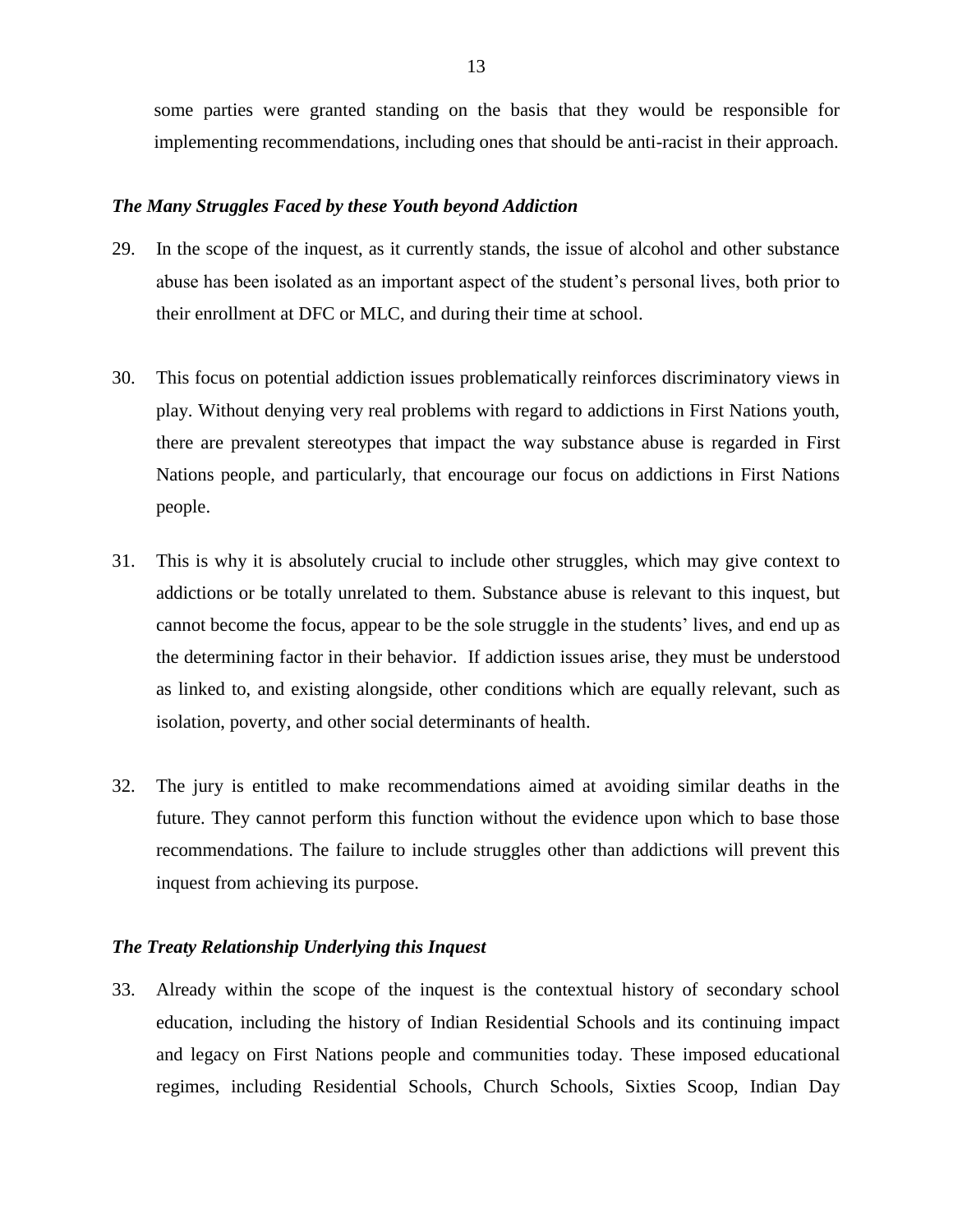Schools, and underfunded delegated authority for local administration all have roots in the political /legal relationship which exists between treaty peoples.

- 34. Further, also already within the scope of the inquest is a delineation of the statutory framework, funding mechanisms, governance and accountabilities, again, all of which have roots in the political / legal relationship which exists between treaty peoples.
- 35. Without the addition of the words "treaty and constitutional obligations", the parties to this inquest will spend months discussing the effects of our treaty relationship, without making mention of the fact we are in one. That we are in a treaty partnership, and that this partnership gives rise to constitutional obligations must be at the root of the contextual evidence.

#### **III. LAW AND ARGUMENT**

## <span id="page-13-1"></span><span id="page-13-0"></span>*Public Reassurance is a Purpose and a Function of a Coroners Inquest: The Investigation Must be Explicitly Included*

36. The *Coroners Act* provides broad powers to a coroner to investigate a death. As a result, it is expected that a coroner will arrive at an inquest with a great deal of prior knowledge about the subject matter into which inquiry is being made. While the *Coroners Act* contemplates that the jury will make the determinations required by section 31, it is for the coroner to administer the inquiry by broadly delineating those issues into which inquiry is to be made. The presiding coroner may not pre-determine the importance of a relevant issue. Rather it is a matter that ought to be left to the inquest jury, but the coroner's prior knowledge will properly inform the coroner's perspective on the issues relevant to the inquest. In all of this, a coroner's power to delineate the scope of the inquest arises from and is defined by the purposes of the inquest as defined by section 31. A coroner cannot define a scope that is so narrow that the purposes of the inquest cannot be met.

> *Black Action Defence Committee v. Huxter*, [1992] O.J. No. 2741 (Div. Crt.) at para. 55-56, 68, 72.

37. The purposes and functions of a coroner's inquest were set out by the Supreme Court of Canada in *Faber v. R*: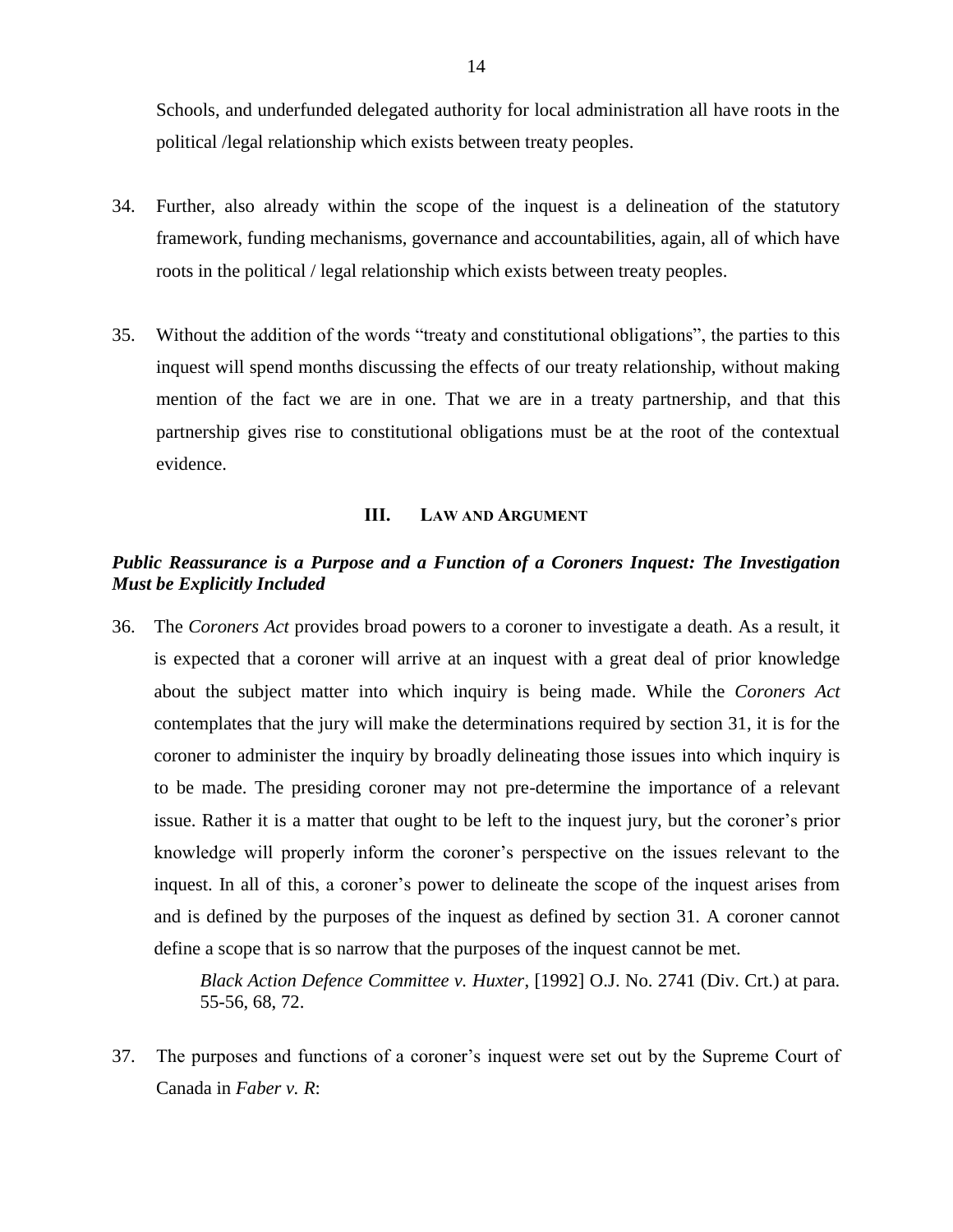An authoritative description of the functions of a coroner's inquest have been set by the Supreme Court of Canada in, in the following terms:

At the present time the coroner's inquest may be taken to have at least the following functions, apart from the investigation of crime:

(a) identification of the exact circumstances surrounding a death serves to check public imagination, and prevents it from becoming irresponsible;

(b) examination of the specific circumstances of a death and regular analysis of a number of cases enables the community to be aware of the factors which put human life at risk in given circumstances;

(c) the care taken by the authorities to inquire into the circumstances, every time a death is not clearly natural or accidental, reassures the public and makes it aware that the government is acting to ensure that the guarantees relating to human life are duly respected.

*Faber v. R.,* [1976] 2 S.C.R. 9 at p. 30, 27 C.C.C. (2d) 171 at p. 189 *Black Action Defense Committee v. Huxter, Coroner,* [1992] O.J. 2741

38. In order to fulfill their investigative, social and preventive functions, inquests must place individual deaths into "appropriate social and community context in order to appreciate fully and expose situations of risk, need, want of care, lack of resources, or inappropriate systemic responses. Society demonstrates how much it values life by examining deaths constructively in order to protect and enhance present and future lives." The Law Reform Commission, in its 1995 report on the law of coroners, highlighted the right of community and family members to know the true circumstances of a death:

> The community and the family members and friends of a deceased are entitled to know the true circumstances of a death. They are also entitled to know whether it could have been prevented and whether future similar occurrences can be avoided.

Ontario Law Reform Commission (1995), *Report on the Law of Coroners* at p. 177-178, 183.

Stanford v. Harris, [1989] O.J. No. 1068 Div. Ct.

39. In performing these functions, an inquest is not confined to inquiring into the "immediate circumstances" of a death. Rather, an inquest is required to inquire into matters that are causally related to the death. As noted by the B.C. Superior Court, pursuant to a coronial system that is very similar to the system in Ontario, "the public is entitled to the fullest possible inquiry based on evidence relevant to the purposes of the inquiry." Matters that are causally related to the death are "relevant to the purposes of the inquiry."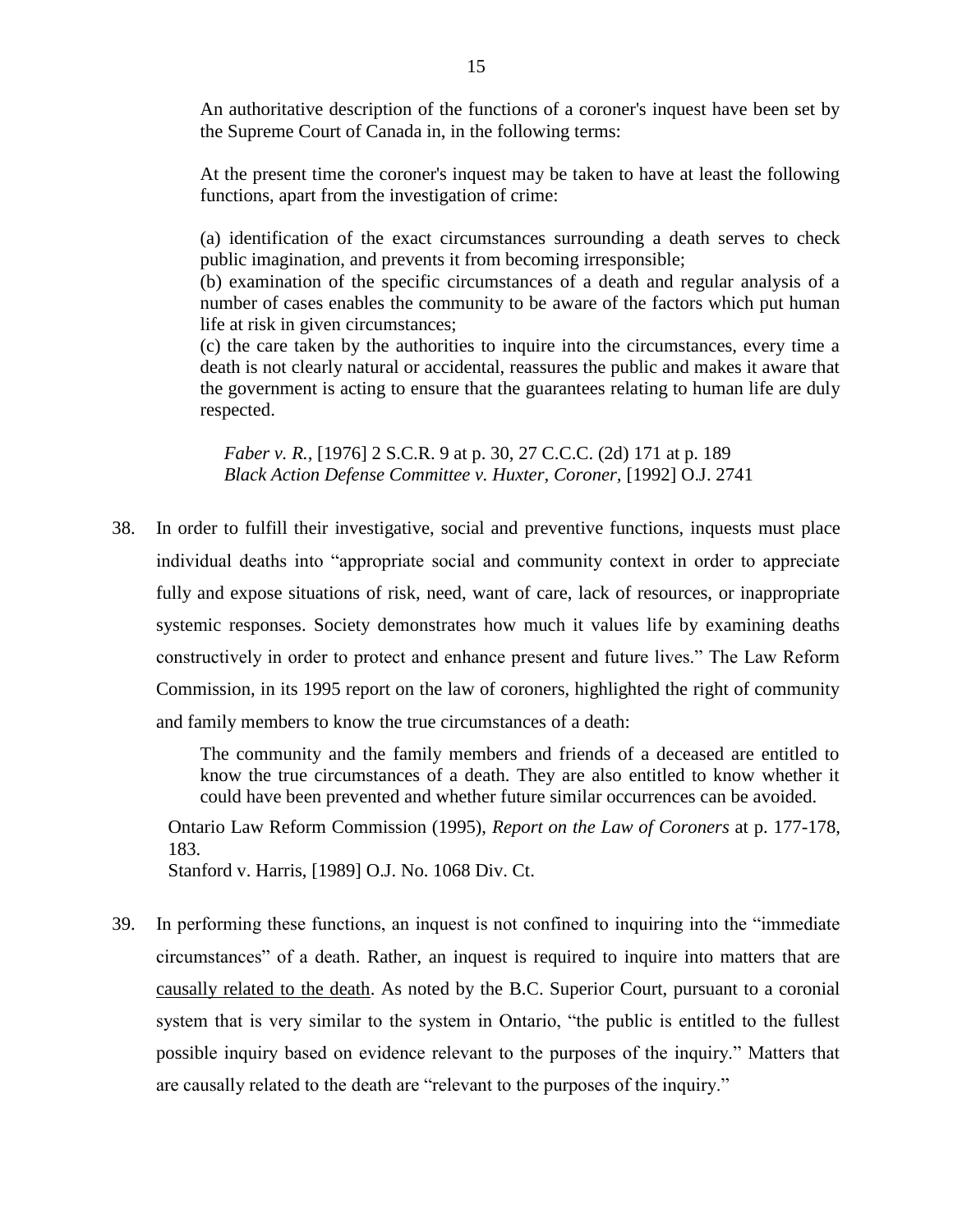*Wastech Services Ltd. V. Costello*, [1996] B.C.J. No. 376 at para. 11-18.

40. Inquests serve as a means for public ascertainment of facts relating to deaths; as a means for formally focusing community attention on and initiating community response to preventable deaths; and as a means for satisfying the community that the circumstances surrounding the death of no one of its members will be overlooked, concealed, or ignored.

*People First of Ontario v. Porter, Regional Coroner Niagara*, [1991] O.J. No. 3389 at para. 41, rev'd on different grounds [1992] O.J. No. 3 (Ont. C.A.).

41. By identifying the exact circumstances surrounding a death, inquests serve to check public imagination and prevent it from becoming irresponsible. Inquests enable the community to be aware of the factors that put human life at risk in given circumstances. Finally, the Court stated that:

> The care taken by the authorities to inquire into the circumstances, every time a death is not clearly natural or accidental, reassures the public and makes it aware that the government is acting to ensure that the guarantees relating to human life are duly respected.

*R. v. Faber*, 1975 CanLII 12 (S.C.C.) at p. 18.

#### <span id="page-15-0"></span>*Inquests have a Social and Preventative Function that Requires a Systemic Perspective*

42. Inquests perform two vital functions. First, inquests perform an investigative function in determining the circumstances of a death. Secondly, they perform a "social and preventive function" with recommendations designed to avoid preventable deaths in the future:

> The public interest in Ontario inquests has become more and more important in recent years. The traditional investigative function of the inquest to determine how, when, where, and by what means the deceased came to her death, is no longer the predominant feature of every inquest. That narrow investigative function, to lay out the essential facts surrounding an individual death, is still vital to the families of the deceased and to those who are directly involved in the death.

> A separate and wider function is becoming increasingly significant; the vindication of the public interest in the prevention of death by the public exposure of conditions that threaten life. The separate role of the jury in recommending systemic changes to prevent death has become more and more important. The social and preventive function of the inquest which focuses on the public interest has become, in some cases, just as important as the distinctly separate function of investigating the individual facts of individual deaths and the personal roles of individuals involved in the death.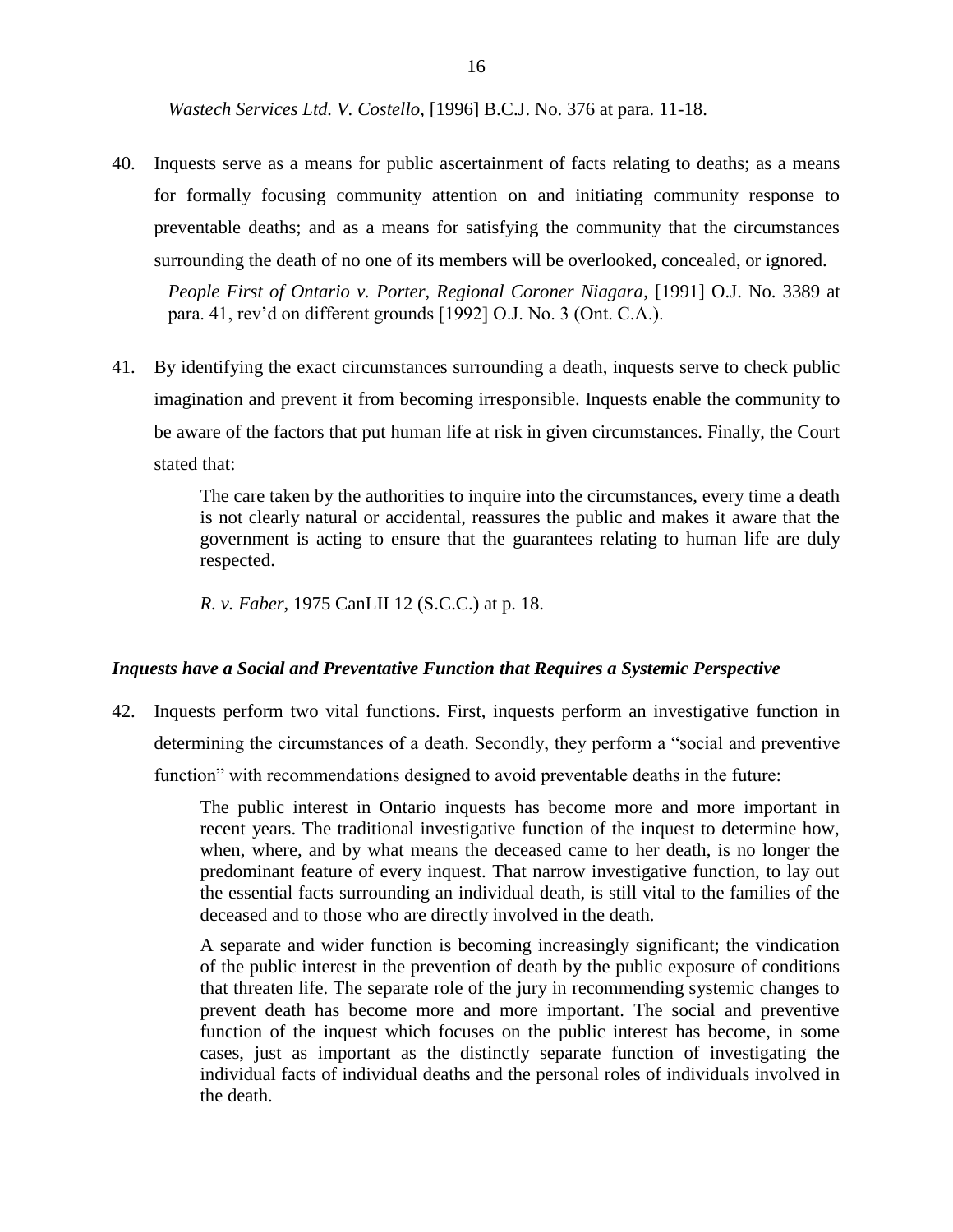*People First of Ontario v. Porter, Regional Coroner Niagara*, [1991] O.J. No. 3389 at para. 32-33, rev'd on different grounds [1992] O.J. No. 3 (Ont. C.A.).

43. Evidence is admissible that is relevant to both the investigative function and the social and preventive function of inquests.

*Wastech Services Ltd. V. Costello*, [1996] B.C.J. No. 376 at para. 17-18.

- 44. This inquest does not have to become a Commission of Inquiry to explicitly include racism in its scope or to explore relevant obstacles and challenges faced by the students within their home communities and within Thunder Bay prior to and during their enrolment at DFC and MLC. Various and interdisciplinary Inquiries and Commissions have already been completed to examine racism and these obstacles and challenges. Such material can be submitted once the scope is defined to pinpoint necessary information to make meaningful recommendations. Reports such as the Manitoba Aboriginal Justice Inquiry, the Royal Commission on Aboriginal People, numerous provincial justice inquiries and federal task forces, and the Ipperwash Inquiry in Ontario have addressed the issues of racism and challenges more broadly. Such findings and information where it is of assistance to the Jury should be honestly discussed and available. In addition to these resources there is a large amount of sociological research and secondary material available on racism and obstacles faced by First Nation youth, in similar circumstance to the subject students.
- 45. The importance in recognizing racism and challenges subject students faced in relation to these specific deaths is that the Families and community members believe that racism in its various forms, intentional or not, had a role at differing points of the youths' demise, during investigations, in communications with the Families, and in general in the daily lives of the descendants while they were living and getting education in Thunder Bay. This reason fits squarely within the public interests and allows for "formally focusing community attention on and initiating community response to preventable deaths."

*People First of Ontario v. Porter, Regional Coroner Niagara*, [1991] O.J. No. 3389 at para. 32-33, rev'd on different grounds [1992] O.J. No. 3 (Ont. C.A.).

#### <span id="page-16-0"></span>*The Inclusion of Treaty causes no Jurisdictional Problem*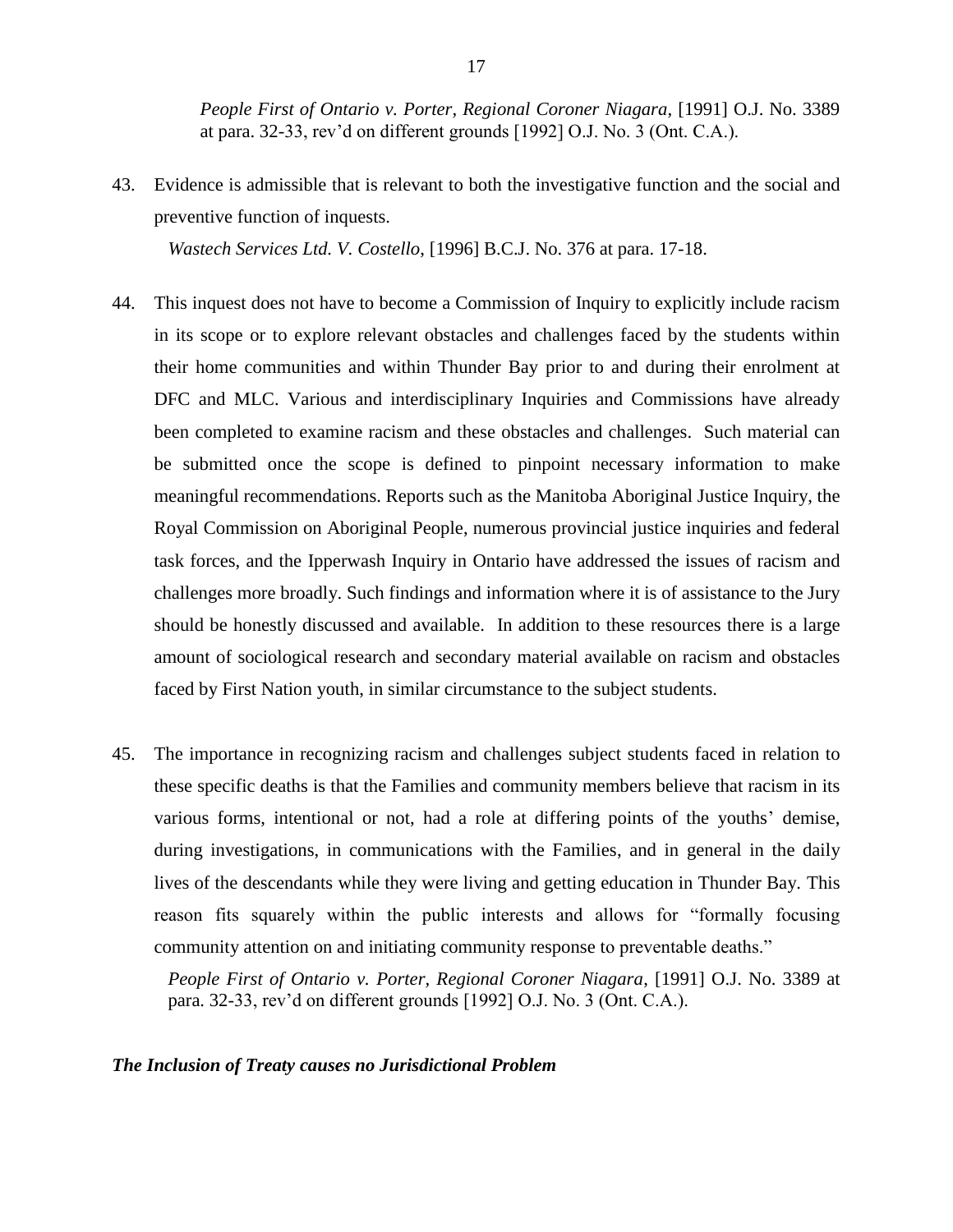- 46. Though the predominant purpose of a coroner's inquest, even when conducted in the context of a federal institution, is not to trench on a federal field or usurp the management function of that institution. A coroner's inquest involving a federal institution maintains its essential character as an inquiry into matters within provincial jurisdiction.
- 47. The power of a provincial inquiry to touch on federal matters was defined in *Quebec (Attorney General) v. Canada (Attorney General)*. The court held that a provincial commission may make recommendations touching on federal matters where the desirability of such recommendations are revealed through an inquiry into an area validly within provincial competence:

Great stress was laid by the appellants as well as by intervenants on Dickson's J. statement in *Di Iorio*, at p. 208, that "A provincial commission of inquiry, inquiring into any subject, might submit a report in which it appeared that changes in federal laws would be desirable". This was said *obiter* in a case concerning an inquiry into organized crime. As previously noted, the basis of the decision was that such an inquiry into criminal activities is within the proper scope of "The Administration of Justice in the Province". The intended meaning of the sentence quoted is not that a provincial commission may validly inquire into any subject, but that any inquiry into a matter within provincial competence may reveal the desirability of changes in federal laws. The commission might therefore, whatever may be the subject into which it is validly inquiring, submit a report in which it appeared that changes in federal laws would be desirable. This does not mean that the gathering of information for the purpose of making such a report may be a proper subject of inquiry by a provincial commission. [emphasis added]

*Quebec (Attorney General) v. Canada (Attorney General)*, [1979] 1 S.C.R. 218 ("Keable No.1") at 241-242.

- 48. While the gathering of evidence for the specific purpose of making recommendations respecting federal legislation is prohibited, a provincial inquiry is entitled to make recommendations when deficiencies in federal legislation become apparent through a validly constituted inquiry within provincial areas of jurisdiction.
- <span id="page-17-0"></span>49. Finally, the above arguments must be considered in the light that treaty relationships arise both at the federal and provincial level.

# **IV. ODER SOUGHT**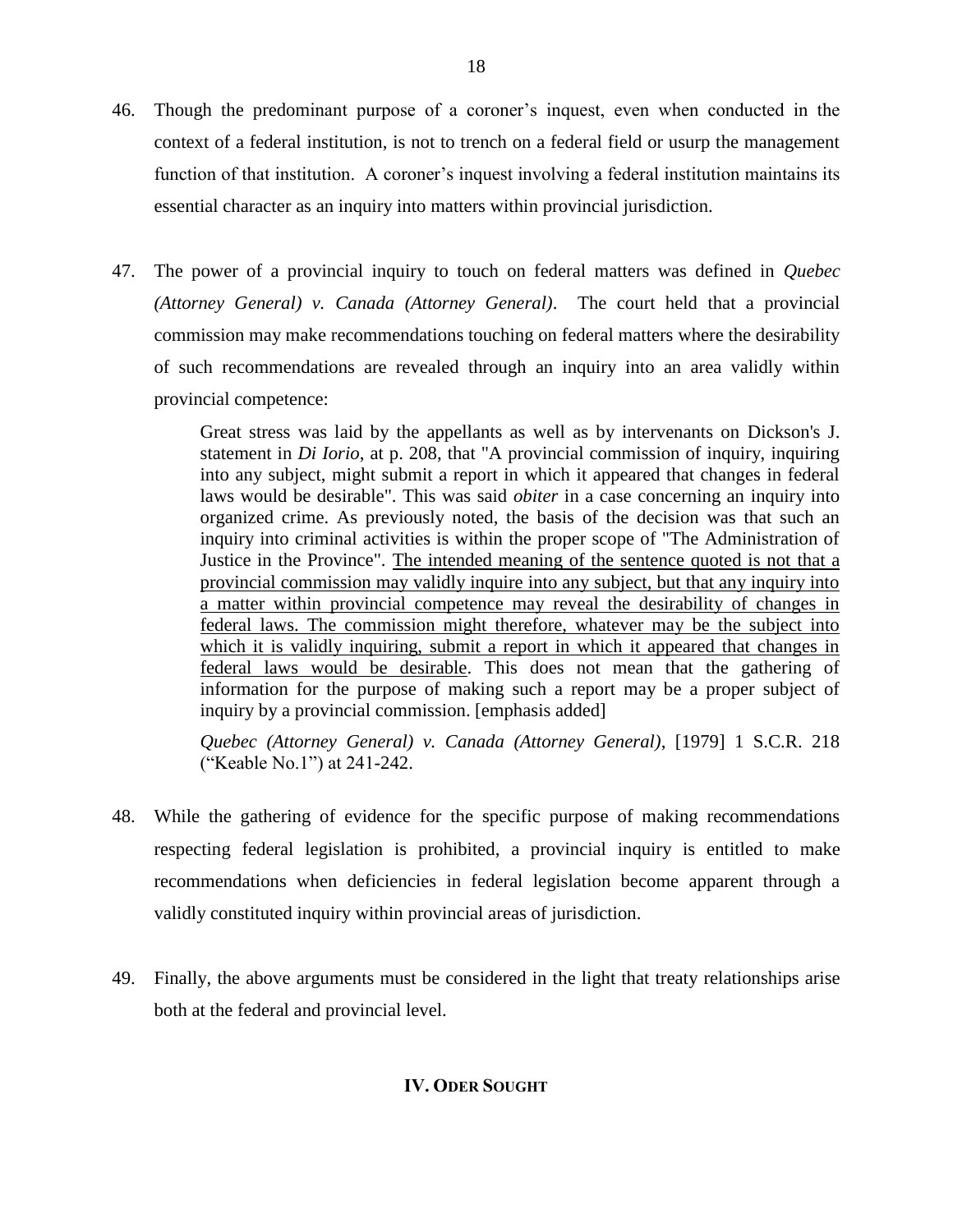50. The Families and NAN respectfully request that the Presiding Coroner amend the scope of the inquest to read as follows [amendments have been indicated by underlining or striking]

# **A.** *Statement of Scope*

This inquest shall

- 1. Inquire into the circumstances of the deaths and determine, in each case,
- a. who the deceased was;
- b. how the deceased came to his or her death;
- c. when the deceased came to his or her death;
- d. where the deceased came to his or her death; and
- e. by what means the deceased came to his or her death, and,

2. Hear evidence directed to the prevention of future deaths of youths from remote First Nations during the course of their high school education in Thunder Bay ("subject students")

## **B.** *Anticipated Areas of Evidence*

Insofar as it is relevant to the matters set out in (A) above, the jury will hear evidence concerning the following matters regarding the deceased and subject students:

1. Selection and intake of students including application process and needs assessment;

## 2. Boarding and supervision, including:

- a. Policies and procedures;
- b. Physical accommodations and amenities;
- c. Qualifications and training of persons supervising subject students.
- d. Identification of, and response to a missing student;

3. Programs, regardless of provider, directed to the prevention of deaths;

4. Prevalence of alcohol and substance use, and programs to reduce harm, The obstacles / challenges faced by subject students within their home communities, and within Thunder Bay prior to and during their enrolment at DFC or MLC; and

5. Discrimination and racism against First Nation people that negatively impact First Nation youth, and programs to prevent discrimination, anti-racist programs and/or programs that reduce the harm caused by discrimination; and

6. The quality of the Thunder Bay Police Service's investigations into the disappearances of the seven First Nations Youth and the subsequent death investigations, including community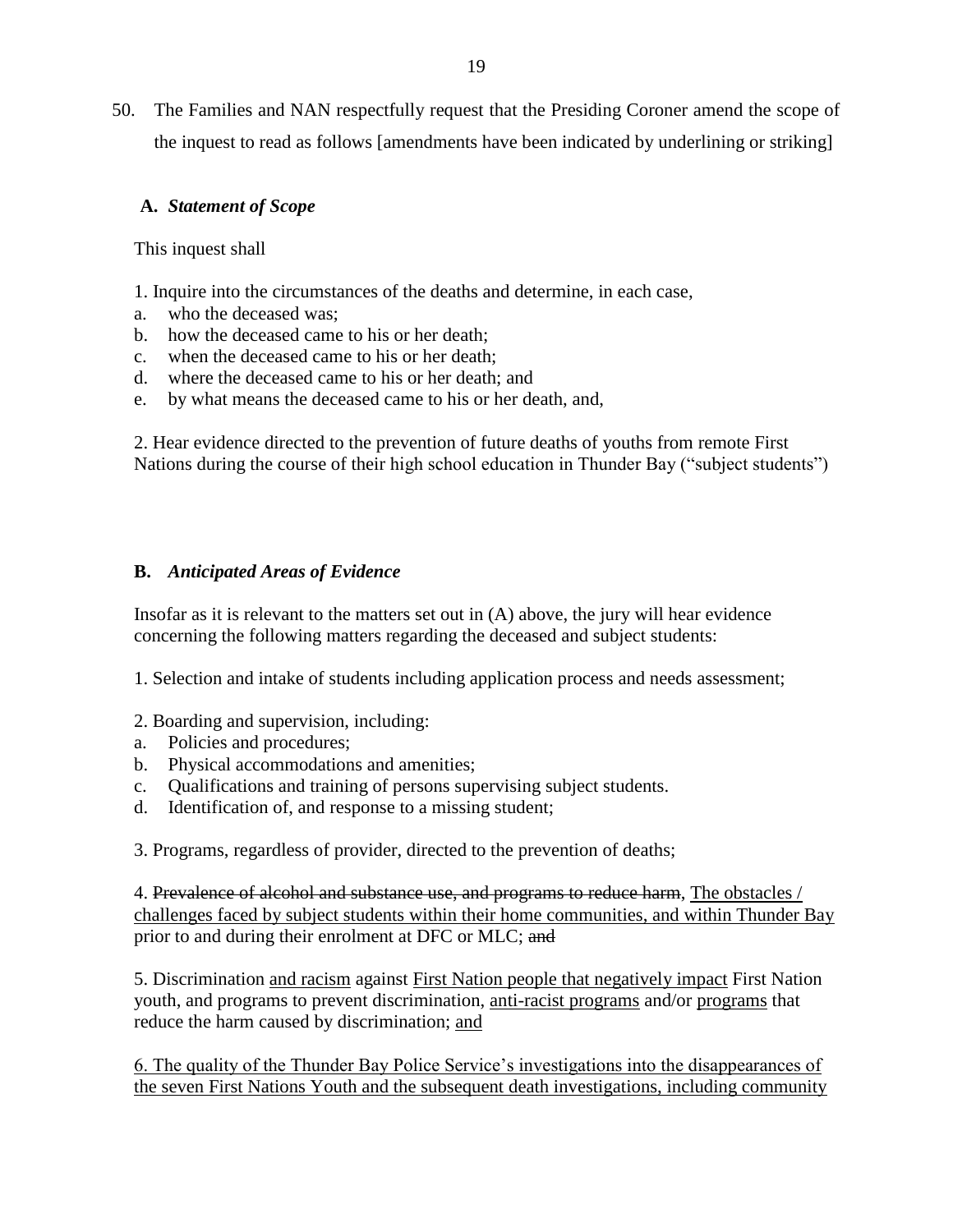policing approaches and communications with the families and communities throughout the investigative process.

# **C.** *Contextual evidence*

In addition, the jury will hear limited contextual evidence in the following areas, insofar as it is a necessary foundation for other evidence and potential recommendations:

1. A brief overview of the history of secondary school education to subject students, including the Indian Residential School System and its continuing impact on First Nations;

2. The framework governing the current delivery of high school education to subject students, including the statutory framework, funding mechanisms, governance, constitutional and treaty obligations and accountabilities;

3. Different models for delivery of high school education to subject students, taking into account:

a. Effectiveness in minimising preventable deaths.

b. Rates of graduation and, for non-graduates, highest grade completed;

4. Adequacy of resources to support a potential recommendation.

# **D.** *Not within scope*

The following areas of evidence are not within the scope except where it provides a necessary foundation for other evidence and potential recommendations:

- 1. Curriculum content;
- 2. Measures of academic achievement other than those specified in C(3)(b);

 $\overline{\phantom{a}}$  , and the contract of the contract of the contract of the contract of the contract of the contract of the contract of the contract of the contract of the contract of the contract of the contract of the contrac

3. Specific funding requirements;

4. Provision of medical care by emergency medical services to Paul Panacheese and Robyn Harper.

51. Such further and other orders as counsel may advise and the Presiding Coroner may permit.

**DATED this 17th day of February 2015**

t

**Christa Big Canoe Julian Falconer Jonathan Rudin Meaghan Daniel**